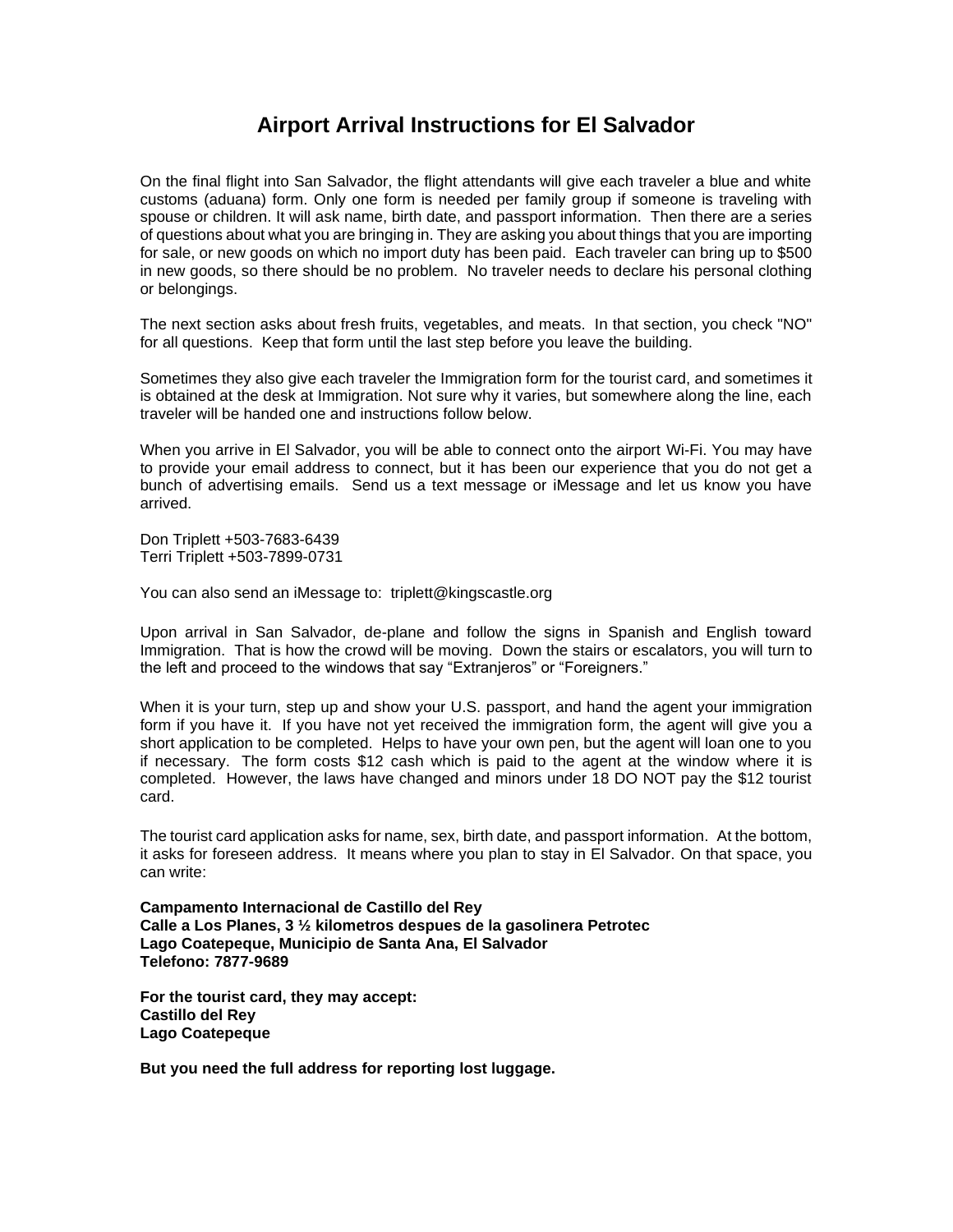\*\*\*\*\*\*Minor children may be asked for a notarized permission from the parent who is not present. It sometimes is requested, and often is not. It is good for all minors to have a notarized statement giving legal 'permission to travel' to the team leader or some other adult who accompanies the team. Both parents must give permission for the minor child to travel. This form was to have been requested BEFORE boarding the initial leg of the journey. The airlines are supposed to request it since the law requires it.

## **New step to the process: Photo and fingerprints will be taken.**

Collect your luggage. You can rent a luggage cart if you need one for \$3 per cart and push it yourself. There may be individuals who man this machine. You can pay them directly.

If there are delayed pieces, the traveler will need to go to the airline office along the far wall and complete a claim form. Some of the airlines will deliver the bags, so give them the address and telephone number listed above in this document.

Some airlines will give you money to purchase a few necessities. If they do not provide you with cash, ask what types of articles would be reimbursable, and keep all receipts.

Be sure to give the claim ticket to your leader so that we can begin the process to receive your luggage. We will also need your passport.

Move to the far end of the building (where the crowd is going) and you will stay left in the lines marked "Nothing to Declare." Here is where you give the customs agent the blue/white form you completed on the airplane. The agent is looking for drugs, weapons, or fresh fruit, veggies, or meat. You should be good on all counts!

All airline employees speak some English. If you get stuck, someone can help you inside the airport. All our staff have to wait outside for you.

Exit the doors with your luggage and follow the signs that will take you outside of the airport terminal to the curb. You will need to go left towards the parking lot and cross the drop off lanes, as buses are not able to wait on the drive anymore (see airport map below). You may want to rent a cart for luggage (\$3) because you have to walk a long ways. Look for the building with the red roof across main parking lot. (See diagram below)

Your team will be waiting for you in the parking lot next to the building. They should be dressed in matching shirts and holding a sign.

If you have difficulty before you get to El Salvador, you can call Don Triplett's cell phone +503- 7683-6439 or Terri Triplett's cell at +503-7899-0731 to let us know the situation. You can also send an iMessage text to those telephone numbers.

USA contact (VOIP number for Tripletts): 1-417-459-4076

Triplett e-mail address: [triplett@kingscastle.org](mailto:triplett@kingscastle.org) (you can send an iMessage to this address)

Let us know if there are questions. Those are the emergency numbers that can be left with a contact person at your home or church. In an emergency, we can get a message to you so the traveler can call home.

## **Reminder:**

\$12 tourist card—everyone over 18 years of age